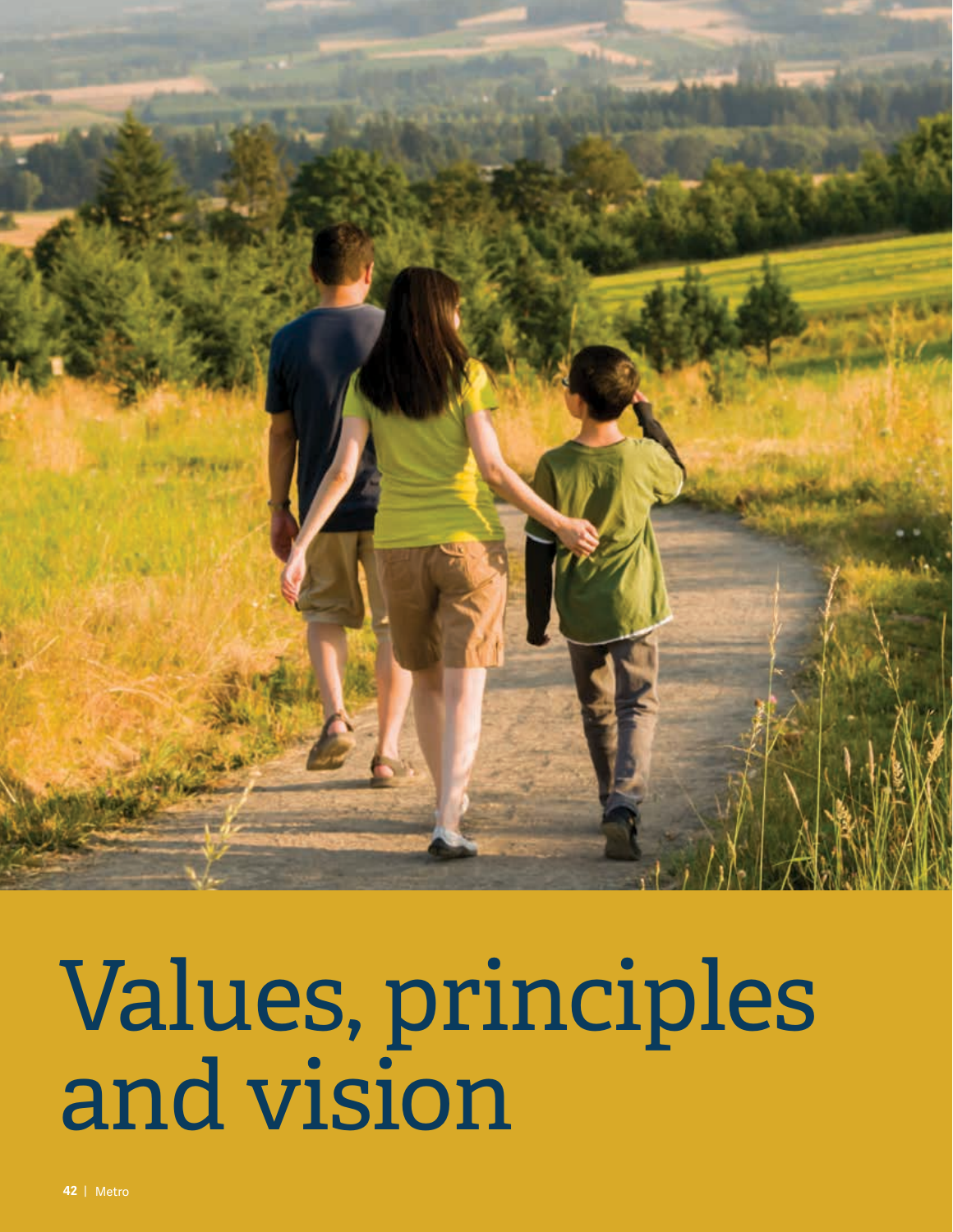# **Overview**

*With equity considerations front and center, participants developed values, principles and a vision to serve as the plan's foundation. Existing guidance including regional, state and federal policies and plans regarding waste management, recycling, toxics and other related environmental programs—also informed these core concepts.*

#### **FROM IDEALS TO ACTIONS**

The values, principles and vision inspire and inform the concrete actions that Metro and local governments will implement as part of this plan.

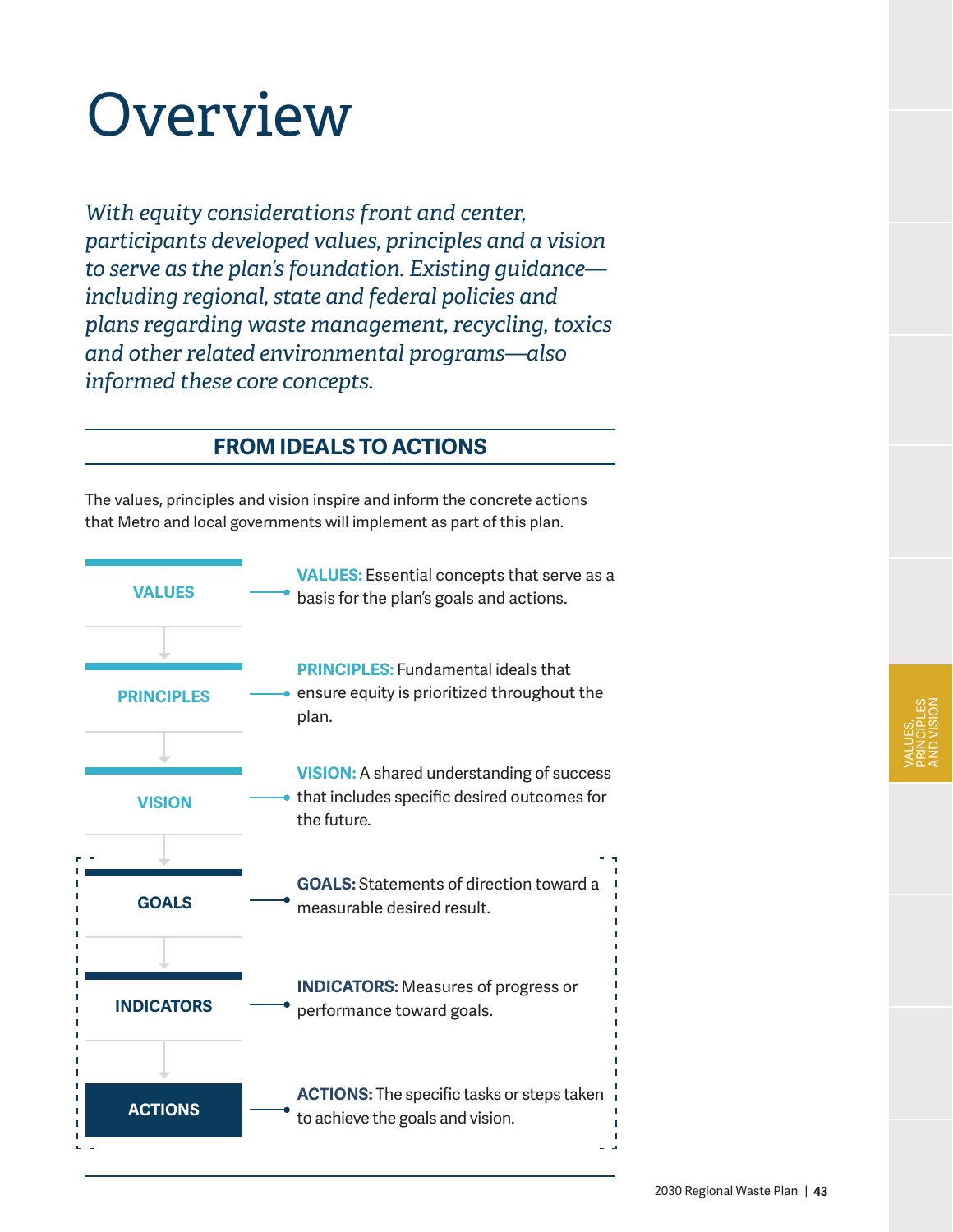# Values

*The values serve as a basis for the plan's goals and actions and will guide implementation.*



#### **PROTECT AND RESTORE THE ENVIRONMENT AND PROMOTE HEALTH FOR ALL**

- Ensure that current and future generations enjoy clean air, water and land.
- Lead efforts to reduce impacts of climate change and minimize release of toxins in the environment.



#### **CONSERVE NATURAL RESOURCES**

- Reduce the amount of energy, water and raw materials needed to make products.
- Manage materials to their highest and best use (reduce, reuse, recycle).



#### **ADVANCE ENVIRONMENTAL LITERACY**

- Facilitate life-long environmental learning for youth and adults.
- Increase knowledge of natural systems, and the human impacts on them, in order to foster civic responsibility and community empowerment.



#### **FOSTER ECONOMIC WELL-BEING**

- Promote inclusive prosperity and living well for all residents of the region.
- Increase access to economic opportunities for all communities.





#### **ENSURE OPERATIONAL RESILIENCE, ADAPTABILITY AND SUSTAINABILITY**

- Maintain a regional system that is safe and responsive to changing conditions to ensure long-term viability.
- Prepare for recovery after natural disasters.

#### **PROVIDE EXCELLENT SERVICE AND EQUITABLE SYSTEM ACCESS**

• Ensure that high-quality and good-value programs, services and facilities are equitably accessible to all.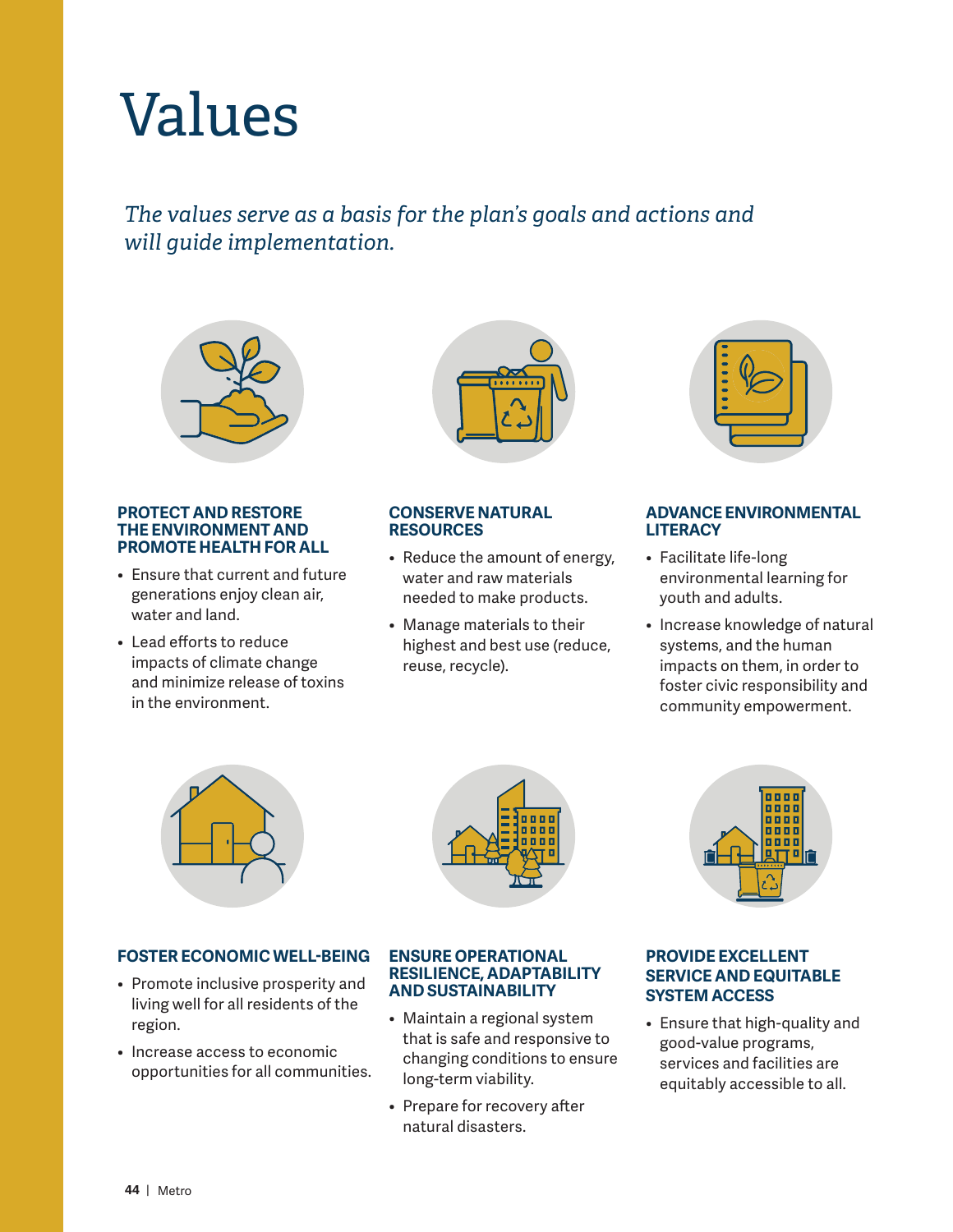# Principles

*This plan provides Metro and local governments a powerful opportunity to advance racial equity, diversity and inclusion.* 

The following principles were developed by the Equity Work Group in collaboration with Metro staff. Their purpose is to help address historical and disproportionate impacts of the waste system on marginalized communities and to define how the plan may advance racial equity.

#### **Community restoration**

Take action to repair past harms and disproportionate impacts caused by the regional solid waste system. In practice, this means:

• Acknowledging historical impacts passed from generation to generation within communities.

- Actively including communities that have been historically marginalized from decision-making processes.
- Equitably distributing costs and benefits, taking into account historical and system impacts.
- Valuing indigenous and cultural knowledge about using resources sustainably.
- Committing to building a greater awareness of equity among providers of garbage and recycling services.

#### **Community partnerships**

Develop authentic partnerships and community trust to advance the plan's vision. In practice, this means:

- Prioritizing historically marginalized communities within the delivery of programs and services.
- Expanding voice and decision-making opportunities for communities of color.
- Supporting resilient community relationships by creating ongoing opportunities for leadership development.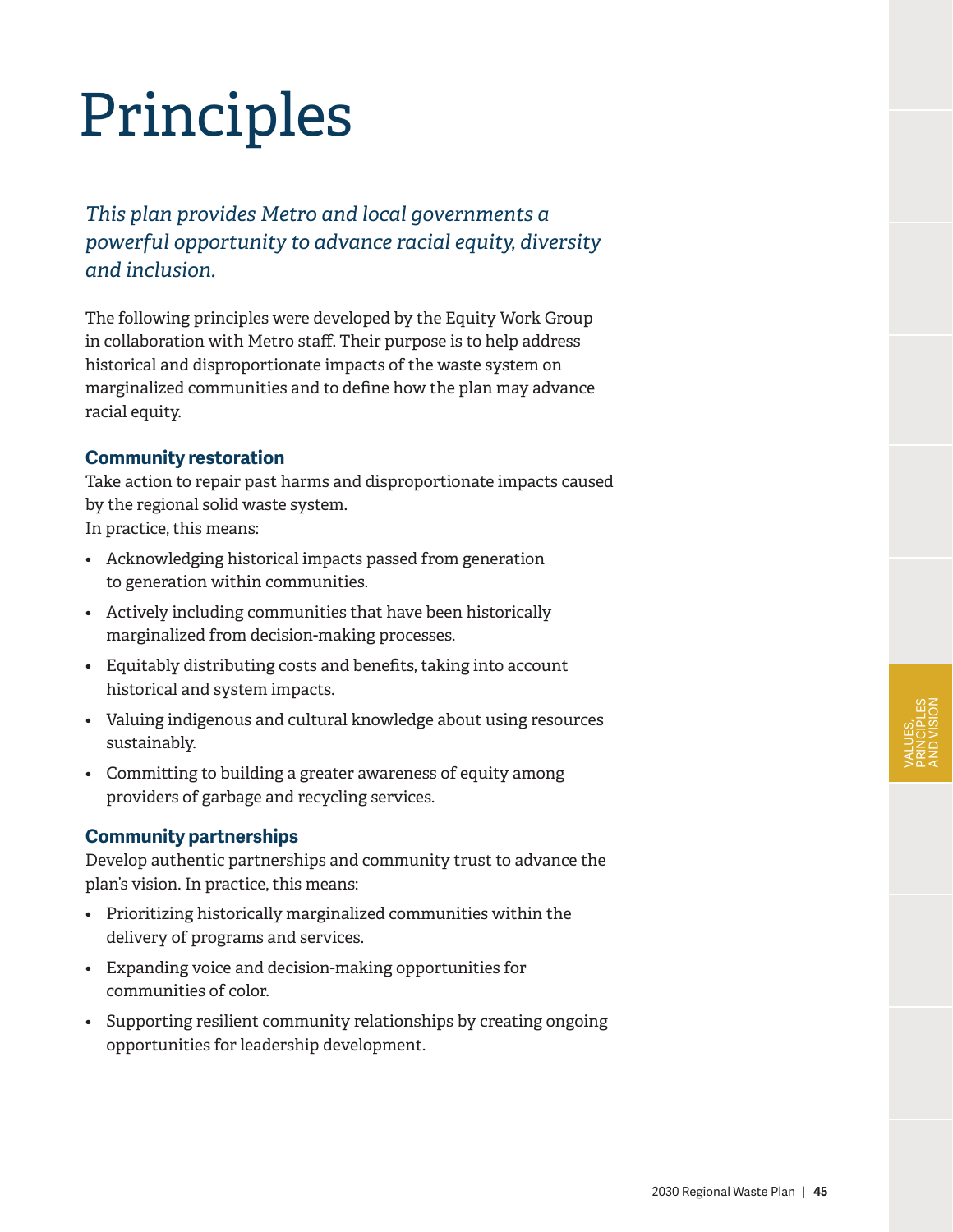#### **Community investment**

Emphasize resource allocation to communities of color and historically marginalized communities. In practice, this means:

- Making investment decisions in partnership with communities.
- Investing in impacted communities and youth through education and financial resources.
- Eliminating barriers to services and employment.

*"I'm excited to see [the 2030 Regional Waste Plan], a project on which I've dedicated a lot of hard work and time, become a real tangible part of the Metro region's operations. There is satisfaction in knowing that our group has had a positive influence on how governments, businesses and communities interact to create positive outcomes for all."*

**Andre Bealer, Regional Waste Plan Equity Work Group member**